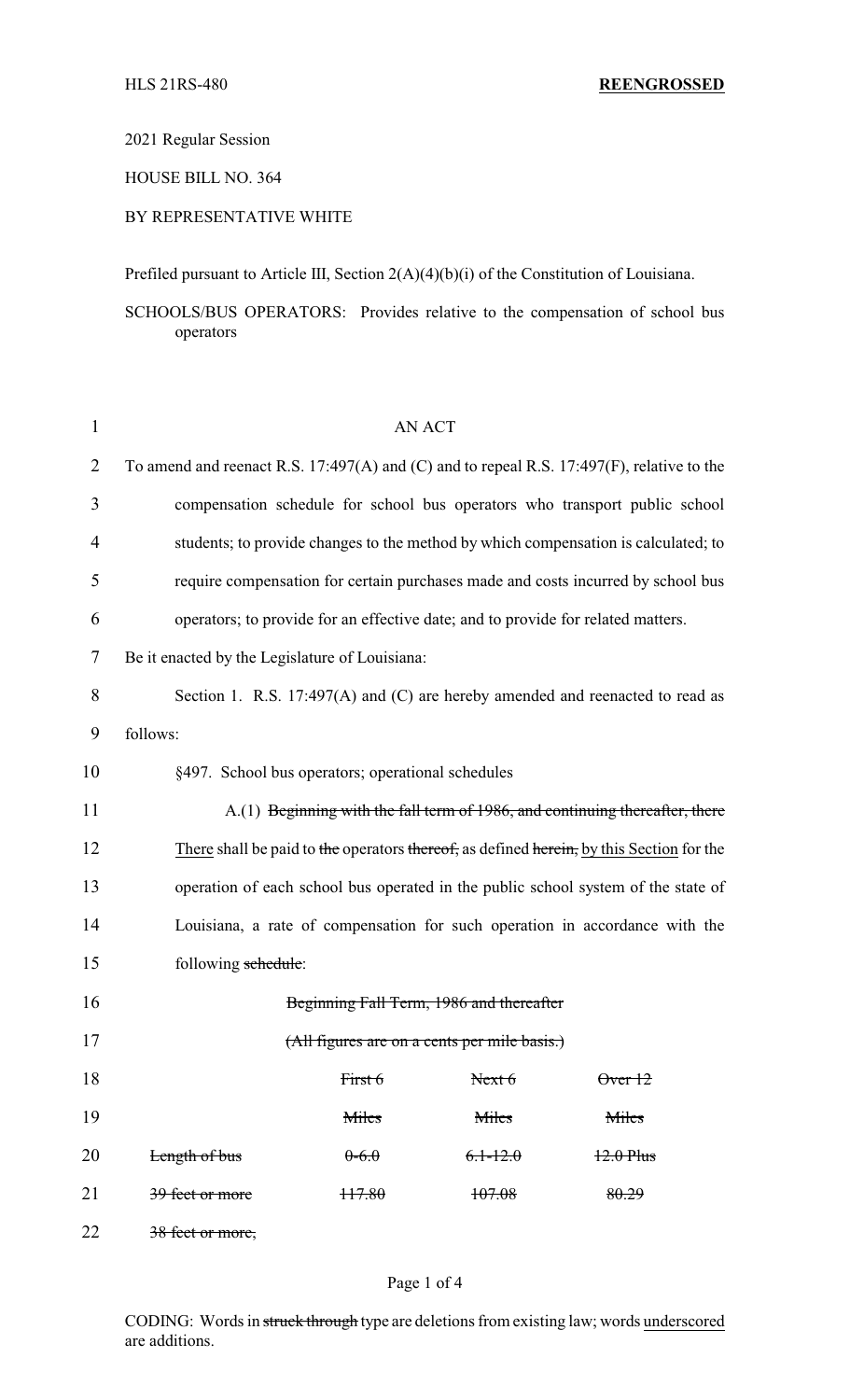| 1  | but less than 39 feet                                                               | <del>112.44</del> | <del>101.72</del> | 80.29                                                                                          |  |
|----|-------------------------------------------------------------------------------------|-------------------|-------------------|------------------------------------------------------------------------------------------------|--|
| 2  | 34 feet or more,                                                                    |                   |                   |                                                                                                |  |
| 3  | but less than 38 feet                                                               | 107.08            | 96.36             | 80.29                                                                                          |  |
| 4  | 28 feet or more,                                                                    |                   |                   |                                                                                                |  |
| 5  | but less than 34 feet                                                               | 101.72            | 91.01             | <del>74.94</del>                                                                               |  |
| 6  | 26 feet or more,                                                                    |                   |                   |                                                                                                |  |
| 7  | but less than 28 feet                                                               | 96.36             | 85.66             | <del>74.94</del>                                                                               |  |
| 8  | 23 feet or more,                                                                    |                   |                   |                                                                                                |  |
| 9  | but less than 26 feet                                                               | <del>91.01</del>  | 80.30             | <del>74.94</del>                                                                               |  |
| 10 | 21 feet or more,                                                                    |                   |                   |                                                                                                |  |
| 11 | but less than 23 feet                                                               | 85.66             | <del>74.94</del>  | <del>69.59</del>                                                                               |  |
| 12 | 19 feet or more,                                                                    |                   |                   |                                                                                                |  |
| 13 | but less than 21 feet                                                               | 80.30             | <del>69.59</del>  | 64.25                                                                                          |  |
| 14 | 17 feet or more,                                                                    |                   |                   |                                                                                                |  |
| 15 | but less than 19 feet                                                               | 80.30             | <del>64.25</del>  | 58.89                                                                                          |  |
| 16 | 14 feet or more,                                                                    |                   |                   |                                                                                                |  |
| 17 | but less than 17 feet                                                               | 53.54             | 48.17             | 37.47                                                                                          |  |
| 18 | Less than 14 feet                                                                   |                   |                   |                                                                                                |  |
| 19 | buses, station wagons,                                                              |                   |                   |                                                                                                |  |
| 20 | and carryalls                                                                       | 53.54             | 48.17             | 37.47                                                                                          |  |
| 21 | (a) For buses with a manufacturer's rated capacity of forty-eight passengers        |                   |                   |                                                                                                |  |
| 22 | or fewer, the minimum operational pay rate is \$1.4683 per mile of paid mileage.    |                   |                   |                                                                                                |  |
| 23 | (b) For buses with a manufacturer's rated capacity of greater than forty-eight      |                   |                   |                                                                                                |  |
| 24 | passengers, the minimum operational pay rate is \$1.756 per mile of paid mileage.   |                   |                   |                                                                                                |  |
| 25 | (2) For buses equipped with lift and mobility device securement systems, the        |                   |                   |                                                                                                |  |
| 26 | manufacturer's rated capacity shall be determined by the rated capacity of a bus of |                   |                   |                                                                                                |  |
| 27 | equal length that is designed to transport only ambulatory passengers.              |                   |                   |                                                                                                |  |
| 28 |                                                                                     |                   |                   | $\left(\frac{2}{2}\right)(3)(a)$ The compensation, as computed in accordance with the schedule |  |
| 29 |                                                                                     |                   |                   | contained in this Section shall be paid for the number of days of actual operation, for        |  |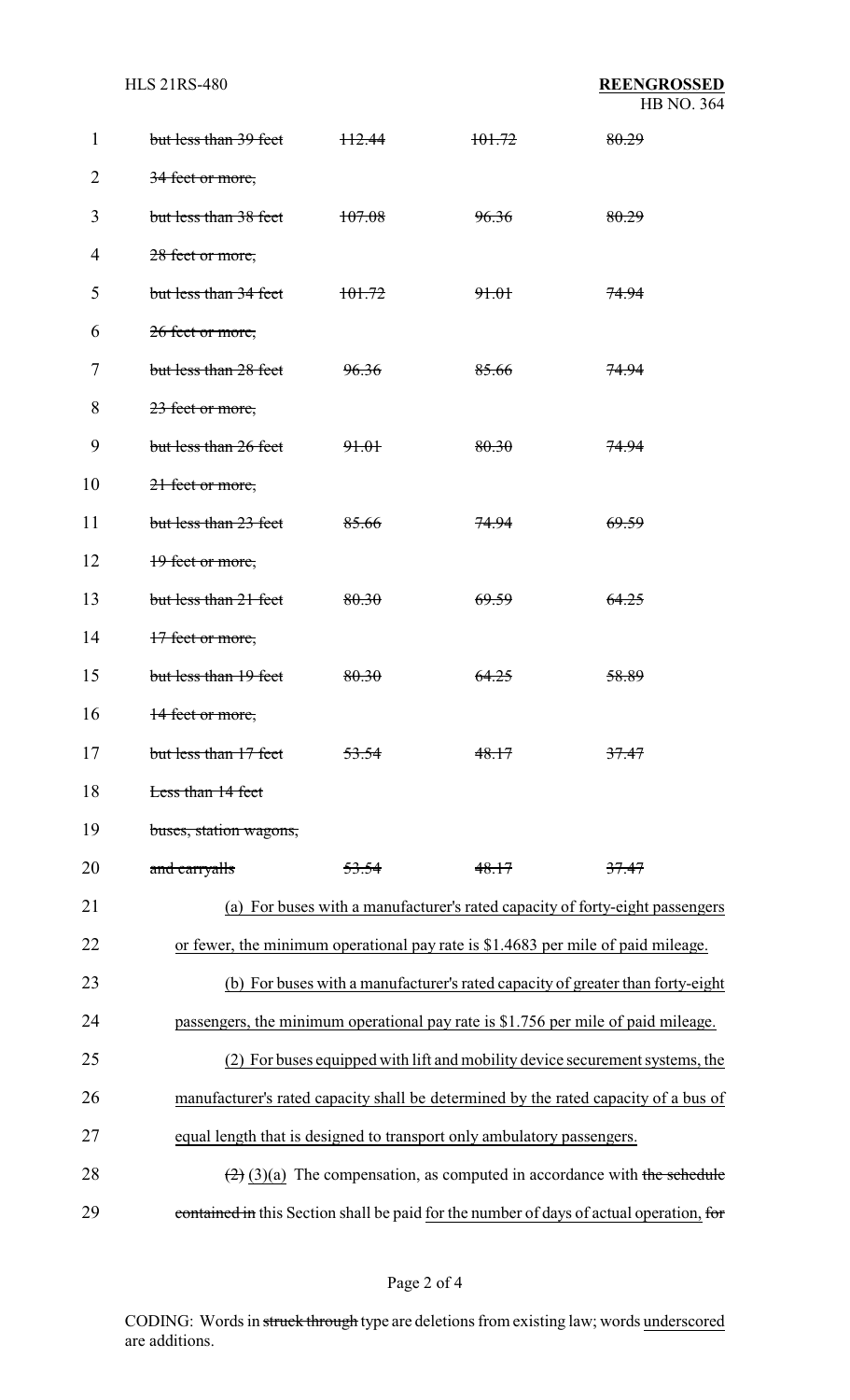| $\mathbf{1}$   | a minimum of but not less than one hundred eighty days, during the nine-month                 |
|----------------|-----------------------------------------------------------------------------------------------|
| $\overline{2}$ | official school year adopted by the public school governing authority, and for the            |
| 3              | number of days of actual operation for any the summer semester, if applicable.                |
| 4              | (b) Each public school governing authority shall establish supplemental                       |
| 5              | operational payments for individual operators who are required to purchase the                |
| 6              | following equipment:                                                                          |
| 7              | Lift mechanisms, wheelchair or other mobility securement devices,<br>(i)                      |
| 8              | occupant restraints, cleaning supplies, or other equipment required exclusively for           |
| 9              | transporting students with disabilities.                                                      |
| 10             | (ii) Air-conditioning equipment.                                                              |
| 11             | (3) The State Board of Elementary and Secondary Education by rule shall                       |
| 12             | establish the method to be used for computing bus length for purposes of this                 |
| 13             | Section. The method established by the board shall be uniformly applicable to each            |
| 14             | city and parish school system and such method shall be used by a city or parish               |
| 15             | school board to the exclusion of all others."                                                 |
| 16             | $\ast$<br>∗<br>∗                                                                              |
| 17             | C. The term "mileage one-way" "paid mileage" as used in this Section shall                    |
| 18             | mean the distance the bus travels after picking up its first child and student until it       |
| 19             | reaches the final student discharge destination or school of said route or routes each        |
| 20             | morning and afternoon route officially designated by each school board the public             |
| 21             | school governing authority.                                                                   |
| 22             | $\ast$<br>$\ast$<br>*                                                                         |
| 23             | Section 2. R.S. 17:497(F) are hereby repealed in their entirety.                              |
| 24             | Section 3. Implementation of this Act shall begin with the 2021-2022 school year.             |
| 25             | Section 4. This Act shall become effective upon signature by the governor or, if not          |
| 26             | signed by the governor, upon expiration of the time for bills to become law without signature |
| 27             | by the governor, as provided by Article III, Section 18 of the Constitution of Louisiana. If  |
| 28             | vetoed by the governor and subsequently approved by the legislature, this Act shall become    |
| 29             | effective on the day following such approval.                                                 |